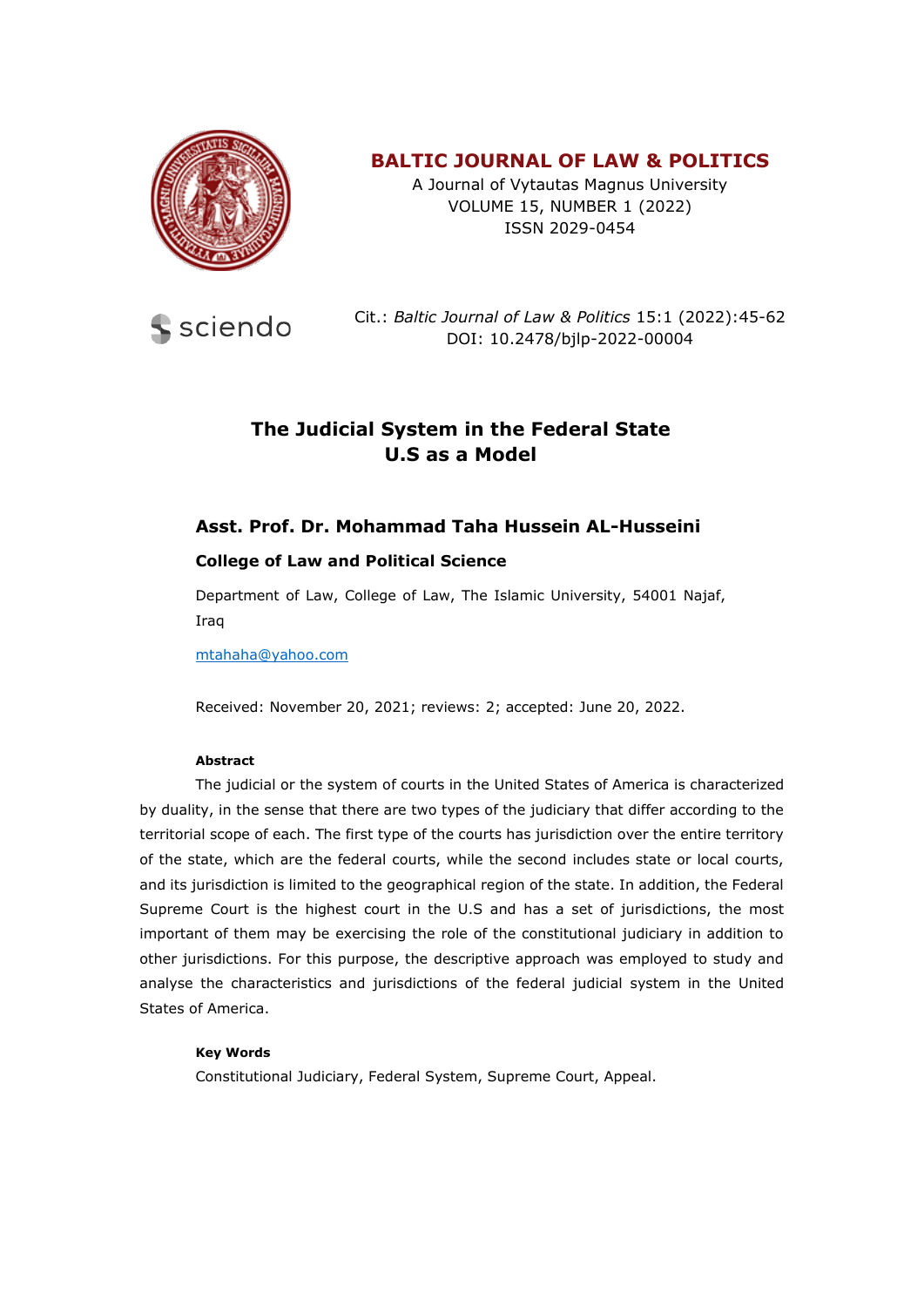#### **1. Introduction**

In fact, the jurisdiction of the Supreme Court in the United States, regarding the constitutional judiciary is of judicial origin. Where, the Supreme Court itself has established it and has stranded up to all those who has opposed it, and finally it has managed to withstand the strong and influential attacks led by some presidents to make it to stop exercising this jurisdiction. However, all the opposition efforts have failed to dissuade the court from hold to its right to constitutional control or exercising the jurisdiction of the constitutional judiciary. Hence, the focus of such topic will be the Supreme Court and its main competencies, and to realize its importance and position among the different courts. Therefore, we need to know the judicial system in the United States of America, as the Supreme Court only one court there, in addition there are nearly (94) federal courts and many courts of different states. So, this study has endeavored determine the position of supreme court in the judicial system hierarchy, in addition to examine the characteristics of the judicial system in the United States of America.

As for the research problem, it is represented by the questions that the research seeks to answer, which are: What are the characteristics of the judicial system in the United States of America as a federal state? What are the judicial systems in it? What does the judicial system of states or territories consist of? What is the composition of the Federal Supreme Court? And what are its functions? For this purpose, the descriptive and analytical approach was used to study the composition of the court that exercises constitutional justice from one state to another and to analyze its jurisdiction, taking account the U.S as a model since it the mother state of the federal system, which it granted such jurisdiction to the Supreme Court. To achieve this purpose, the topic divided into two parts. In the first, we study the characteristics of the judicial system in the U.S, while the second we deal with the jurisdiction of the Supreme Court.

### **2. Characteristics of The Judicial System in the US.**

That the criterion adopted to determine the federal state is the multiplicity of levels of authority. Since the United States of America is a federal state (indeed, it is the first country to adopt the federal system), so such criterion must be met in it. Indeed, we find that the levels of authority are multiple, and at least two of them can be identified: first represented by the federal authorities (federal) and the second by the states (regional) authorities, which is expressed by the duality of a public authorities in the federal state. This means that there are two levels of the judiciary, or say two systems of justice, the first is the judicial system of the states (regions), while the second is the federal (federal) judicial system. The two systems can be unified and included under one term, which is the judicial double system.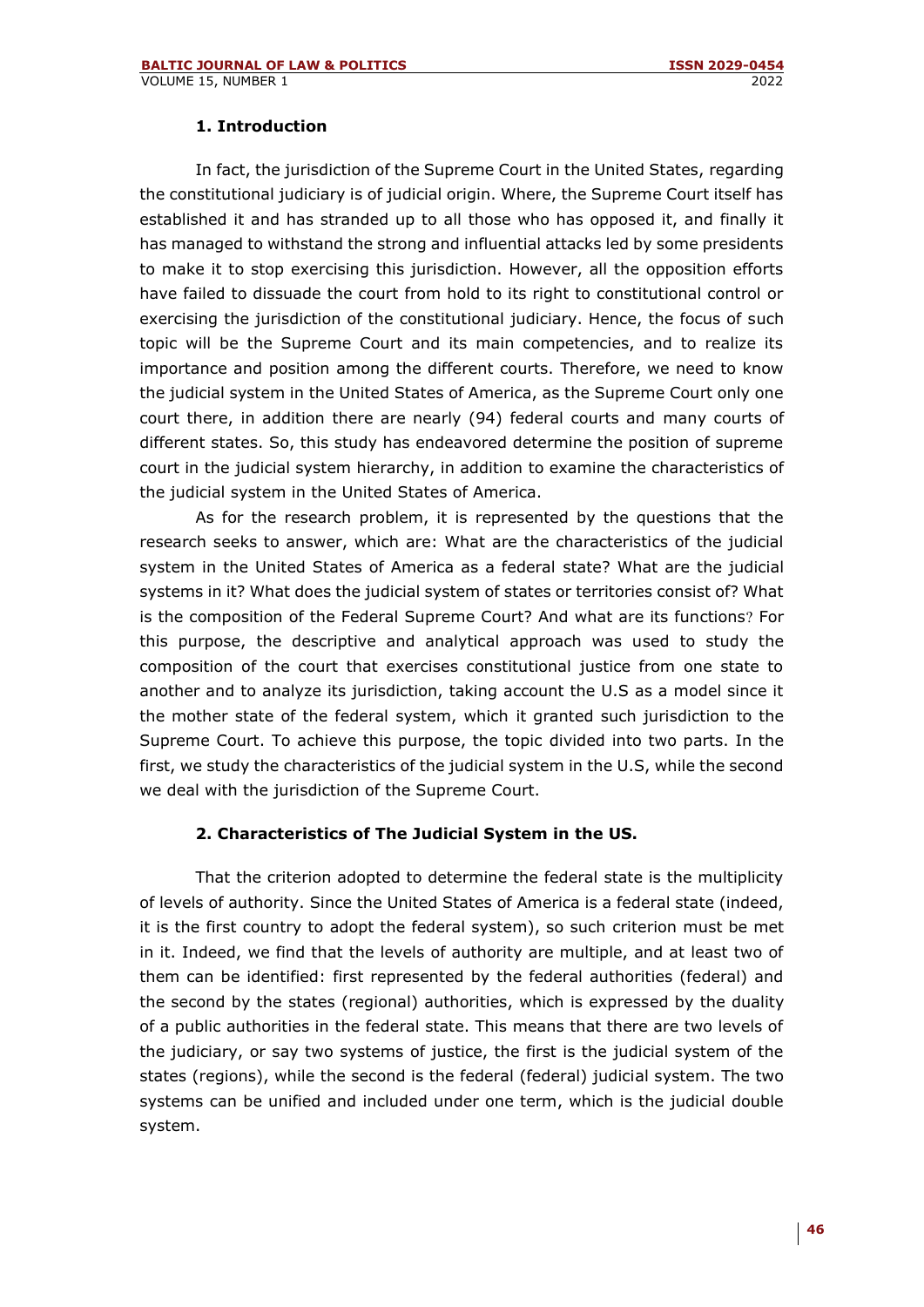#### **2.1 Judicial System of States (State Courts)**

The judicial system of states or territories is stemmed out from the dual judicial system, so that each state has its own courts (Tony M. Fine, 2001), and the courts in the states is considered the original, while the federal courts have been newly established relatively. As the state courts were established after the settlement operations that accompanied the large migrations made by the Europeans to the new land in North America (currently the United States of America). Therefore, each of the states under British colonialism has its own judicial system, which may be distinguished from the judicial system of the other states. Also, each state had its own character, which it took from the origins of most of its settlers. For example, Louisiana was affected by the French system, and the Dutch character had an impact on New York, and so for the rest of the states. But such does not mean that the judicial system was affected merely only by what prevailed in the countries that represented the origins of immigrants, rather the English system that colonized these states for a long time, had has the great effect on the judicial systems. The English have tried to clone their systems, where the judicial systems are existed before they gathered to create together a new state under the name of the United States of America, which after its founding established its three powers according to the new constitution (Constitution of 1787).

The American Constitution has granted the states their own legislative powers, that they must be able to issue laws and legislation that are implemented within the geographical area of the state and its administrative borders only. Such it obligated the state courts to apply these local laws and to decide on them all disputes that arise within the limits of the state, without distinction between civil and criminal cases, thus, they exercise their judicial function almost completely independently of the federal judiciary. The states differ in the degrees of their courts, but in general, three degrees can be distinguished are:

#### **2.1.1 First Instance Courts**

They are the courts of first instance, these courts have the general jurisdiction to adjudicate all cases, whatever their subject matter, except for the issues that the federal courts are competent to consider. According to their jurisdiction, courts of the first degree are divided into two parts. The first, it includes courts that have general jurisdiction, they hear various civil and criminal cases (misdemeanors), except for those that are beyond their jurisdiction by law. Because, they consider serious criminal cases, and the same applies to value civil cases which cases. As for the simple ones, are an under jurisdiction of the courts of the second instance. They may also exercise the role of courts of the second instance, and they hear appeals against the rulings of the courts of first instance from the second division.

Generally, the courts of first instance, as a rule, consist of a sole judge, as well, there is no difference between whether the case brought before them is civil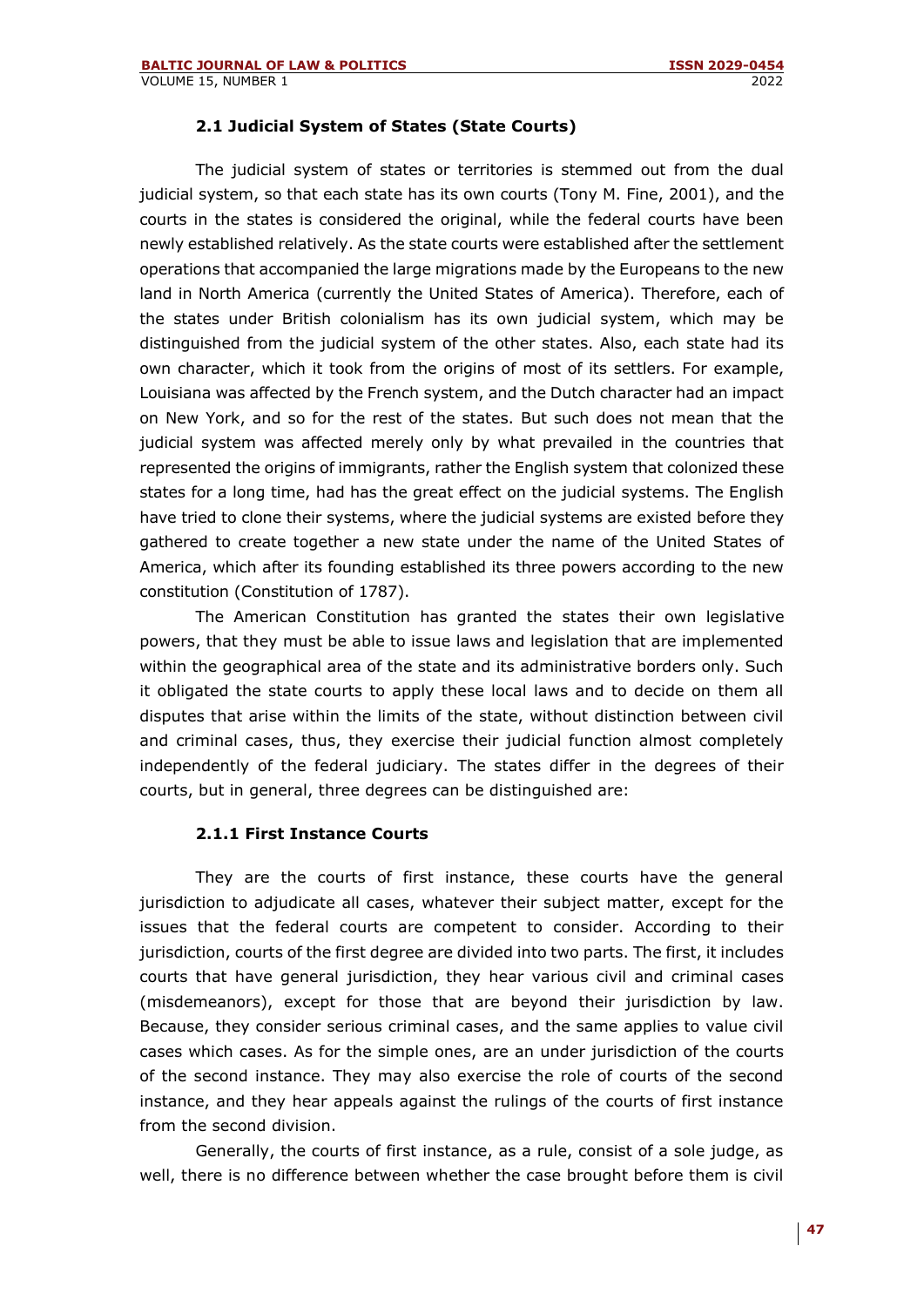or criminal, in both cases the sole judge adjudicates them, as he can use a jury (it is stipulated in the Bill of Rights issued in 1791). The same matter as regards lower courts of this degree. But, that what the strange in matter is that its sole judge is not required him a qualification commensurate with his job, so it is not required that he obtain a legal academic qualification or join a training course in the field of law or the judiciary, despite its importance for him, since, he hears the most general of the county cases, as they constitute no less than (90%) of the courts in the United States of America.

Hence, the judges of the Court of First Instance are appointed either by appointment, which is a common jurisdiction between the governor and Parliament of the state, or by election through the people of the state, where has elected him by the direct general voting.

# **2.1.2 Courts of Appeal**

Courts of Appeal are considered newly established courts, as the US had not known them during the era of the British occupation of it, nor after independence and the formation of the confederation in 1776, but rather not even in the first century after the establishment of the federal union in 1787. The establishment of the first court of this degree dates to Ohio, which established the First Court of Appeals in the American states or territories, and that was in 1883, nearly a century (or 96 years to be exact) after the issuance of the United States Constitution of the year (1787). After such courts have succeeded in its action and other states found that they relieved the pressure on the Supreme Court, they adopted its system and established them in its territories, such led to increase its number until it reached nearly forty courts of appeal at the end of the twentieth century. Some states grant jurisdiction over appeals to first instance courts of general jurisdiction, as they hear appeals against judgments of courts of limited jurisdiction (Wikipedia contributors, 2022).

The claimant may challenge the judgment directly before the Court of Appeal, but this is not a stablished procedure, where, some states prevent direct recourse to the Court of Appeal, but rather it imposes him to challenge the primary ruling before the Supreme Court which consider the ruling by its appellate capacity. The Supreme Court then examines the challenging and decides whether it will consider it by itself or refer it to the Court of Appeals in the state or province, and thus the appeals are not filed before it, but rather are referred to it from the Supreme Court only.

### **2.1.3 State Supreme Court**

Such type of court is considered the highest rank of the courts in the entire state, is expressed as the court of last reference. Because, it represents the last resort before the litigant to challenge the judgments or is considered as a substantive court, if is granted such jurisdiction by the law. If we look at the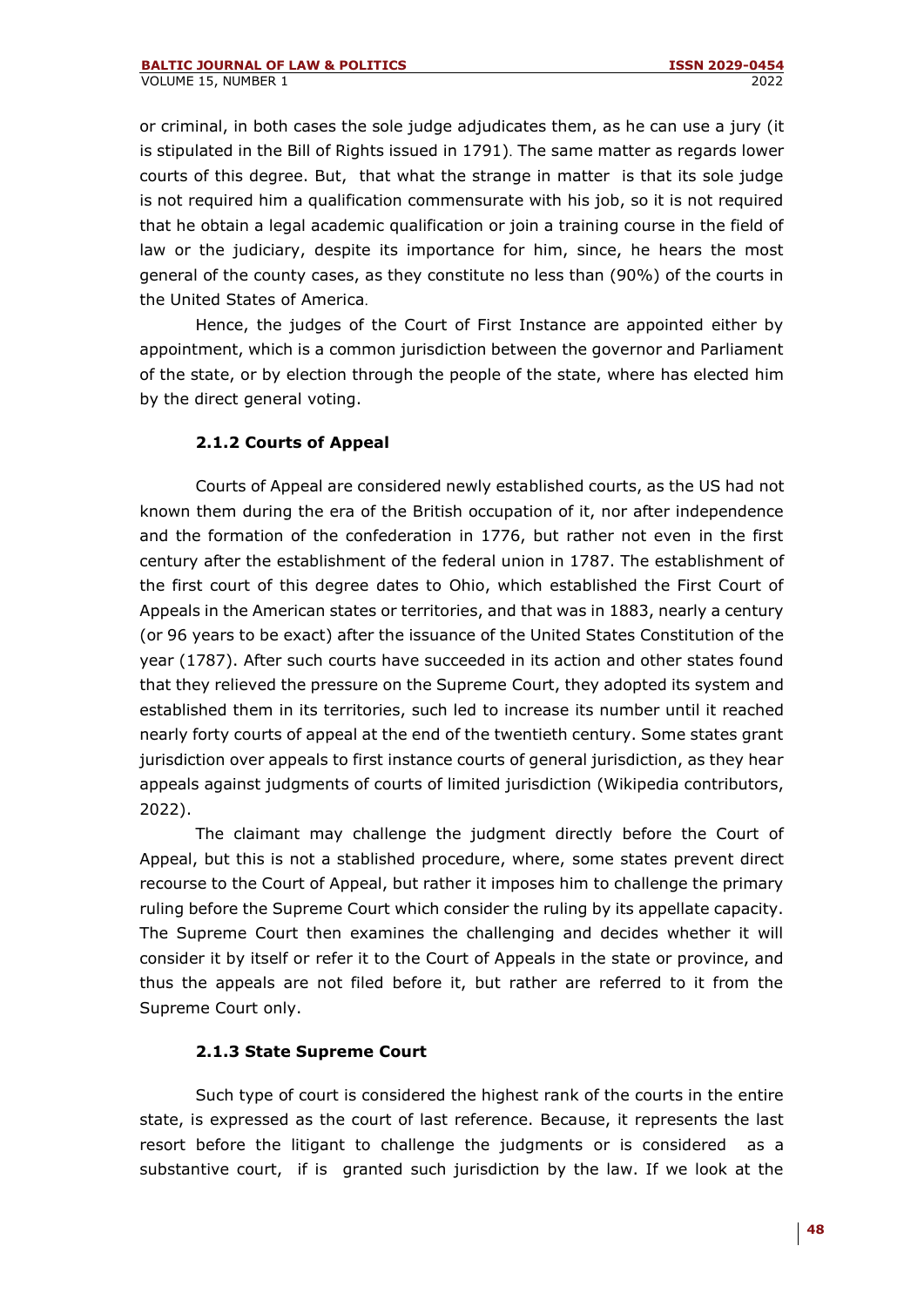judicial system in the state and visualizing it in the form of hierarchical, we will find that the Supreme Court occupies its top, while the courts of first instance lie at the base. As for the courts of appeal, they have the middle position between them. It is superior to the courts of first instance, and the supreme court above it in the same time, which consists of a judicial body from seven to nine judges depending on the state system, and its jurisdiction does not exceed its the administrative limits (Sulieman, 2013).

The primary jurisdiction of the state Supreme Court is to hold appeals against judgments of appellate courts. In addition, it may be grant to it the general jurisdiction to consider appeals against judgments of the Court of Appeal, regardless of their nature, that is, to consider them, whether the case is civil or criminal alike. This is the rule or the origin, and only two states differed from it, the state of Oklahoma and the second being the state of Texas, as both states separated the two lawsuits and distributed them to two courts. Therefore, it has established a Supreme Court that specializes in hearing appeals against appellate rulings in civil cases, and another Supreme Court that specializes in hearing appeals of appeal rulings in criminal cases. Moreover, the jurisdiction of the constitutional judiciary is the second jurisdiction it exercises.

# **3. Federal Judicial System (Federal Courts)**

The federal judiciary was formulated on the basis of three degrees (Toni M. Fine, 1999), the first included the courts of first instance, which are the courts of the first degree, and the appellate courts came to occupy the intermediate degree, and the higher degree is to the Supreme Court. There is a great convergence between the organization of the federal judiciary and the judiciary of the states, therefore we will study the degrees of the federal courts briefly as follows:

### **3.1 Federal Courts of Trial**

They are the federal first instance courts; their rulings are subject to appeal before the Federal Court of Appeal. It has more than one name, but the most famous of them is called the district courts because they are in the provinces of the states. But distribution them to the provinces does not mean that every province should have a federal court of first instance. Since, that is not possible for more than one reason: first because lawsuits of a federal nature are relatively few, but the majority of lawsuits are of a local nature under to the state, this means that federal disputes are relatively few, which led to reduce the need for Federal courts. In addition to, the very large number of provinces makes the presence of a federal court in each of them is not possible, as the number of provinces in the United States of America exceeds 3000 provinces. Therefore, several provinces participate in one federal court of first instance, provided that there is at least one in each state, as their number in each state is subject to more than one element, such as the number of populations, the geographical area, and the number of states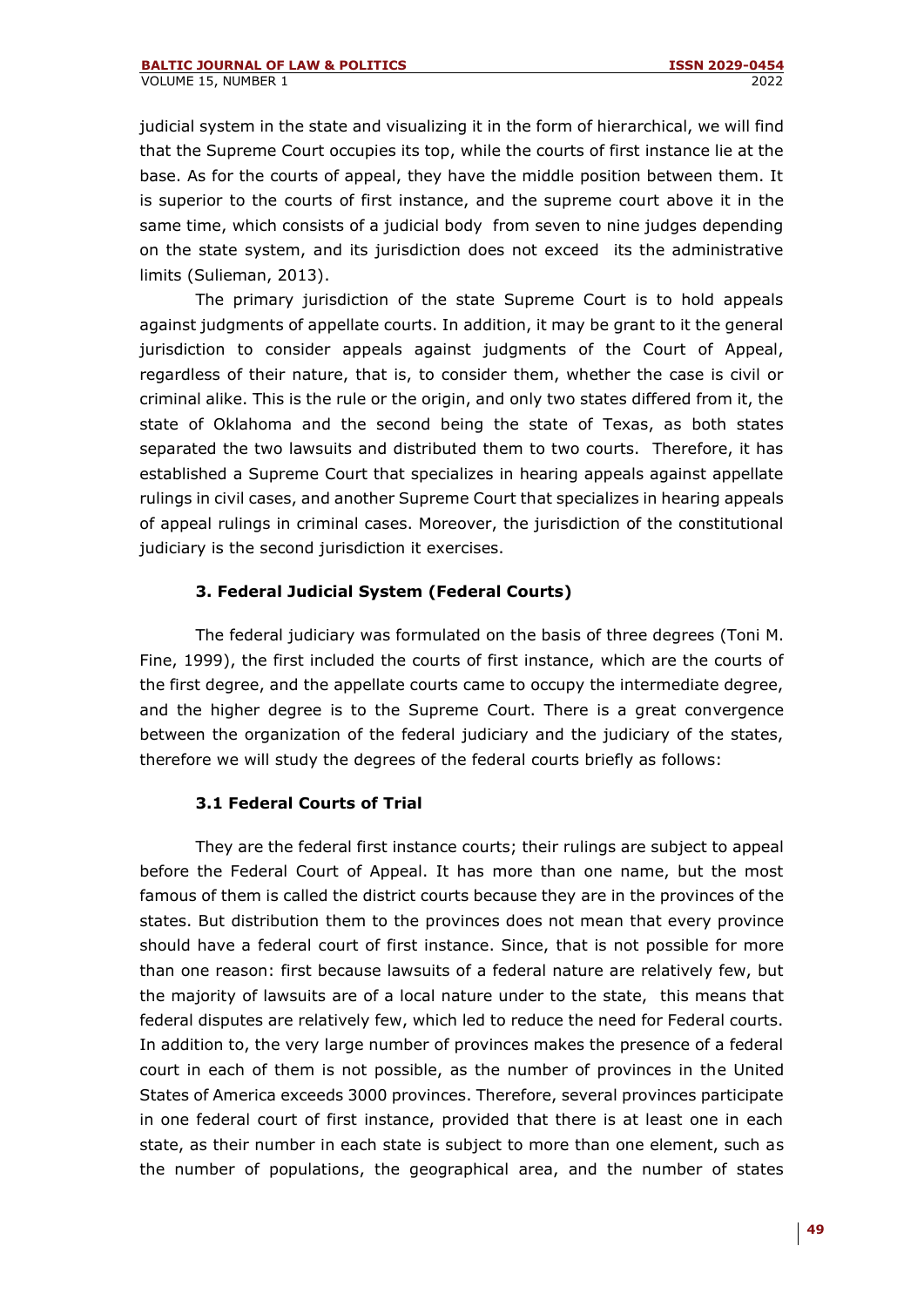covered by these courts. Today, their number reaches nearly (94) courts (Administrative Office of the U.S. Courts, 2011b), which is approximately one federal court of first instance compared to four state courts of first instance.

Foregoing, the similarity between the two terms, which is the federal courts of first instance and the district courts, which is intended by federalism as well, is evident. Both terms for one concept, so one should not be confused of the states' courts of first instance, even if each of them is first-degree courts, and is composed of a single judge (Toni M. Fine, 1999), but the first belongs to the federal state and the second to the states. To clarify this meaning some said:(The U.S. district courts are the federal trial courts) (Administrative Office of the U.S. Courts, 2011a).

Cases with issues related to the Federation are subject to its jurisdiction, such as those arising from the application of the Federal Constitution or from the application of federal laws, as well as cases in which not all the parties are from the same state or citizens, it has general jurisdiction over all cases with subjects related to the Federation or say of federal origin to the Federal Courts.

In general, the cases under the jurisdiction of the federal courts can be specified in three types, which are the cases in which the United States of America is a party, whether it is a plaintiff or a defendant, and whether the other party is a state, an organization, or an individual.

The second includes cases that are subject to federal laws, while the third includes cases that arise from disputes between citizens of more than one state, or one of its parties is a citizen of a foreign country.

The Federal courts of first degree hear these three types of lawsuits, whether they are civil or criminal cases, unless a special court has been specified for its consideration, such as disputes of a commercial nature which within the jurisdiction of the International Trade Court, or the jurisdiction of the Federal Claims Court, each of are considered a parallel court for it. However, the jurisdiction of the Federal Court of First Instance is a jurisdiction that is restricted to specific subjects exclusively, while the rest of the issues are within the jurisdiction of the states' first instance courts. Where, the subjects that under the jurisdiction of the states' first instance courts, have not been determined exclusively, this gives it the quasi-absolute jurisdiction over all cases, except for those that are within the jurisdiction of the courts of the first instance or federal districts.

That is, the majority of cases are considered by state courts, not federal courts, it is based on that the appeal is assigned to the litigants obligatory. It means they can to choose to review the State or Federation Court of First Instance (Administrative Office of the U.S. Courts, 2011a).

### **3.2 Federal courts of appeals**

They are courts that adopt the system of the judiciary, not the individual judge, it consists of a number of judges not less than three. As for the number of judges in the electoral district, it varies according to the same district in terms of its population and the number of states under it. It may also be affected by the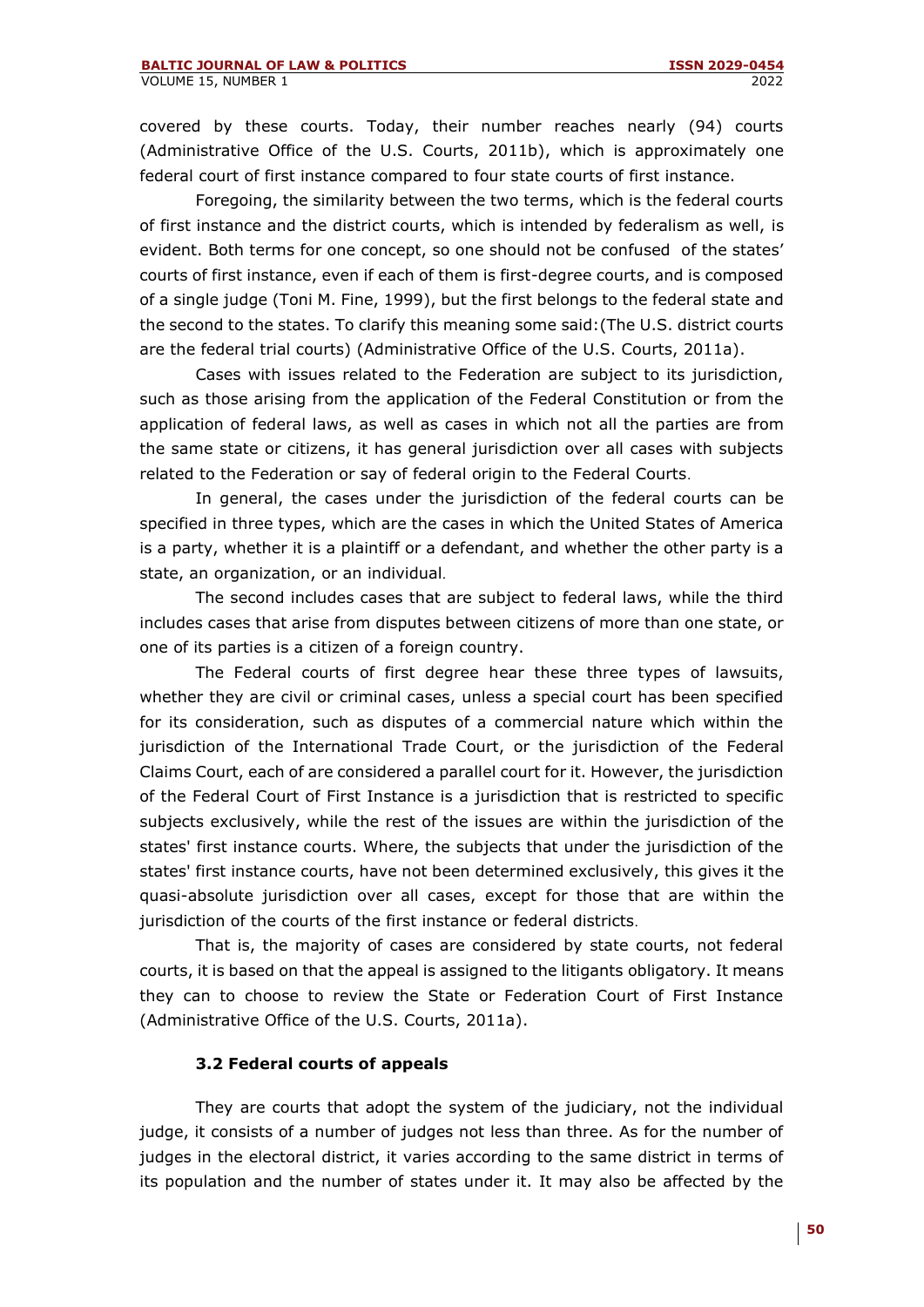number of cases brought to it. In general the number of judges in the various Federal Courts of Appeal circuits ranges between (6) to (28) judges (Zebari, 2013) .

These courts represent the opportunity for the second litigation, and to be precise, the first opportunity available to the two parties to the case to correct the judgment issued by the Court of First Instance.

This is the general function of the courts of the second degree or the courts of appeal, and there is no difference in this jurisdiction between the state courts of appeal and the federal courts of appeal. Its oversight is on the federal ones exclusively, (ie on the provincial courts).

There is another difference, which is almost a formal difference, but it is influential, it is embodied in the number of cases heard by each of them, and its determination is dependent on the number of cases heard by courts of first degree. We have previously shown that the greatest number of cases are heard by the state courts of first instance, comparison, to the cases which are heard by the federal courts of first instance. This is reflected in the number of appeals filed before the federal courts of appeal, which are less in number than those filed before the state courts of appeal, which means that there is no need for many courts Federal Appeal. Therefore, that their number is very small compared to the number of the states' courts of appeal, and they are distributed in the form of groups called circuits, each of which includes a number of states not less than three, and the number of circuits of the courts of appeals reaches eleven circuits, and the Special Circuit for the District of Columbia joins it, which is unique in it and does not share it with any another state. Each district may differ from the other in several things, or some of them unite with others, each of which has its own organization and emblem, and the like, regardless of whether or not to participate. The following is a showing of the official names of these departments and the states under each of them:

### **3.2.1 United States Court of Appeals for the First Circuit**

This department includes five regions, and the headquarters of this department is in the city of Boston in Suffolk County, Boston is the capital of the state of Massachusetts. There are five federal courts operating within these regions, the Court of Appeals for each of these regions consists of 6 judicial offices .

The First Circuit Court of Appeals hears appeals against judgments issued in civil lawsuits, which must be submitted within a period not exceeding (14) days, that it is accompanied by an introductory statement that includes basic information about the appeal and the contested judgment. In addition, appeals are considered against the rulings of criminal cases, which should be submitted by the convicted person or his representative within the same period above, that the appeal is not accepted in form unless the owner pays the specified judicial fees basically.

Courts of appeal are not limited to this type of lawsuit, there are other courts of appeal in the same district, such as the Federal Bankruptcy Appeals Court or courts of appeals related to public administration.

This judicial system is distinguished in that it continues to open the door to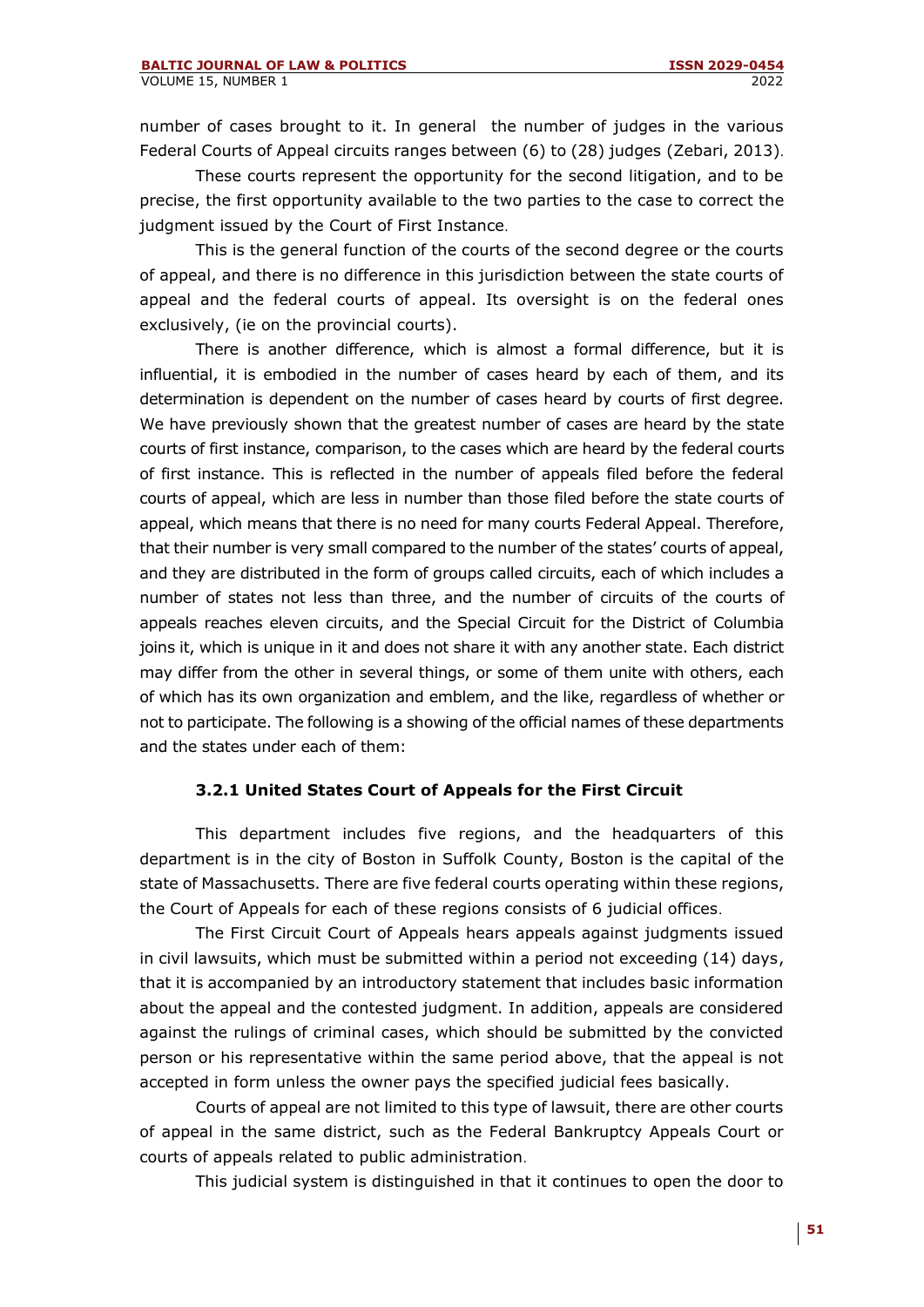settlement even when the appeals court considers the case or the appeal, as it strengthens the direction of achieving social peace if the two parties reach a settlement of the dispute without being forced to implement the judgment issued by the court and thus satisfaction with the outcome is achieved .

It also reduces the burden on the court itself by reducing the cases that it will consider, and so that the settlement does not deviate from its goal, as it can only take place under the supervision of a competent authority to which the court employee refers the case, and it holds a settlement session attended by the lawyer after he has obtained an authorization granting him wide authority in the matter. Conducting the settlement, agreeing on its axes and details, and accepting them in the outcome.

During the negotiation period, the two parties or their lawyers must continue to contact the case with the court and abide by all that is required of them, such as adherence to the court's deadlines, submission of memoranda and others. And the entity in charge of managing the settlement. Rather, it is not included in the court's files, and the circuit judges are not allowed to view it. At the end of the negotiations and when a positive or negative result is reached, the court must be notified of it by submitting a report to the office of the clerk of the court (Hooper et al., 2011).

### **3.2.2 United States Court of Appeals for the Second Circuit**

This department includes three main districts, and it was natural to make the headquarters of this department in New York City, which is the capital and hosts the headquarters of the United Nations, where it can be considered the international political capital.

Where six courts are included under this circuit, and since the federal appeals courts adopt the system of the judiciary body and the number of its members is not less than three, naturally the number of judges in this circuit increase according to its six courts. As for the second circuit, it consists of thirteen judges, who meet individually with the president Circuit judges to obtain from him the necessary instructions before assuming his duties.

The Courts of Appeals of this Circuit consider same what the Courts of Appeals of the First Circuit hear, as they are competent to examine appeals against judgments issued in civil and criminal cases, in addition to the jurisdiction of the Federal Bankruptcy Court of Appeals in the same circuit, and the Courts of Appeals whose jurisdictions relate to the public administration, it is previously mentioned no need for repetition.

### **3.2.3 United States Court of Appeals for the Third Circuit**

The Third Circuit of the Federal Courts of Appeals covers three provinces, and to the advanced provinces is added the Virgin Islands Group, which is well known in the books of the Virgin Islands and has one Federal Court of Appeals that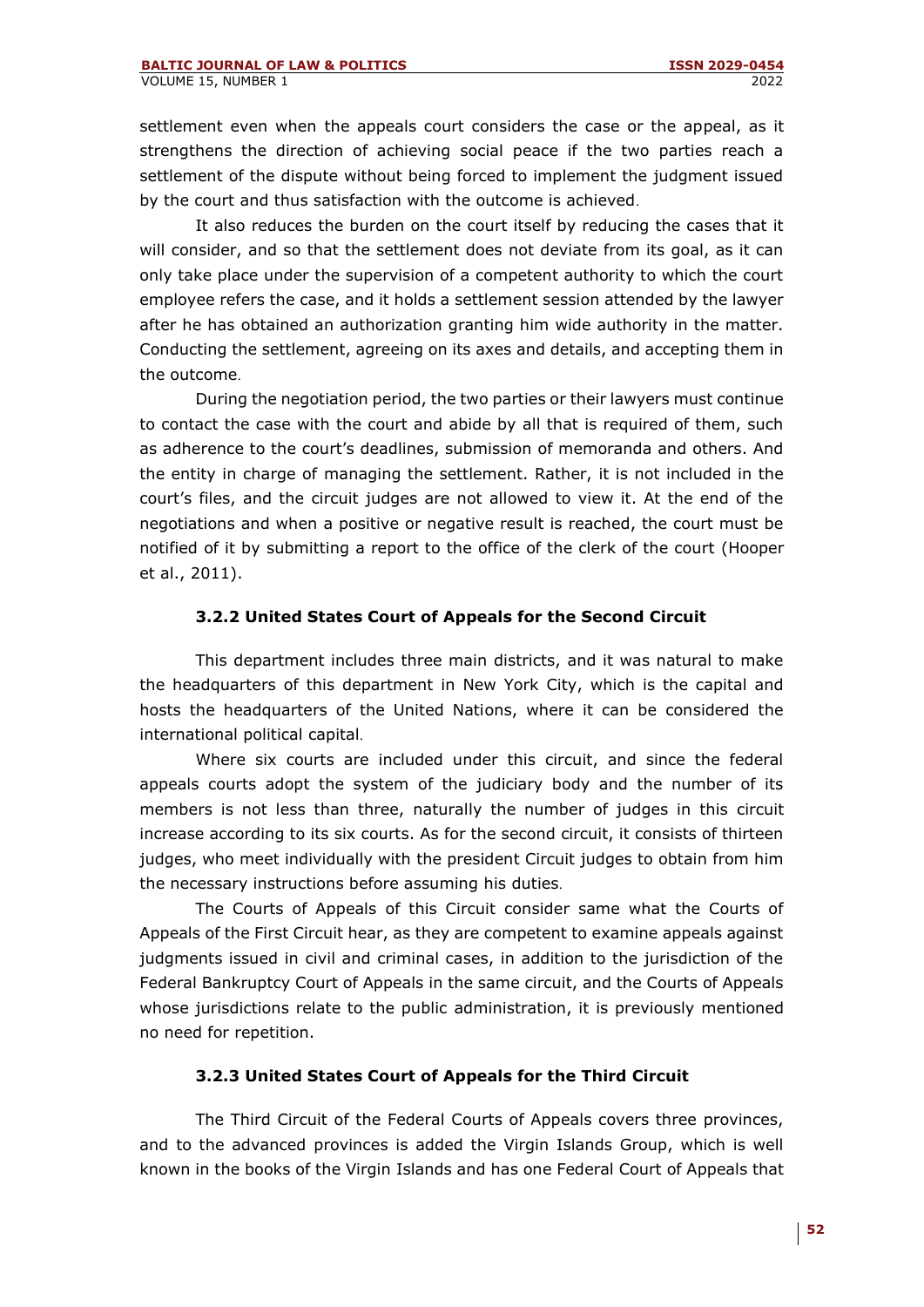joins the four courts of the Third Circuit to form its five courts.

The headquarters of this department is in Philadelphia, the capital of the state of Pennsylvania, which is the fifth largest city in the United States of America in terms of population, as it is inhabited by at least one and a half million people.

The Third Circuit, which has five courts, consists of several judges, up to a maximum of about fourteen judges. It hears cases of a nature that are heard by the Federal Appeal Courts of the two previous circuits, primarily appeals against judgments issued in civil or criminal cases. The same applies to judgments issued in Bankruptcy lawsuits and public administration matters.

### **3.2.4 United States Court of Appeals for the Fourth Circuit**

It is a broad circle that includes three states and nine regions, and its headquarters are in Richmond, the capital of Virginia.

The Fourth Circuit consists of fifteen judges and is one of the most active judicial circuits. This circuit is famous for not delaying the consideration of the appeals submitted before it, and it is also characterized by some customs and traditions with an honorable tinge that may not be found in others, such as the distinctive greeting that judges and collectively to lawyers upon completion of pleading and presenting their arguments (verbal).

### **3.2.5 United States Court of Appeals for the Fifth Circuit**

This circuit includes three states or counties, but each of them includes several regions and is located in the largest city in the state of Louisiana, which is the city of New Orleans in the southeast of the province or state.

This circuit has more judges than other previous circuits, as their number reaches nearly seventeen, and the new judges in it are treated like the old judges who are considered experts in their field of work.

The new judges are granted after the completion of his training program the same number of cases referred to the old judges, the equality is not limited to the number of cases only, but also their type, as any kind of cases can be referred to him, whether civil or criminal, and the only difference between them and the old ones is Not allowing them to consider criminal cases in which the penalty incurred by the defendant if it is proven that he committed the act attributed to him is the death penalty, because of its seriousness because it is a judgment of taking the life of the accused or the convict, and it is not given to a new judge "beginning" until after he obtains a measure of experience and knowledge To gain an important aspect of experience and know-how.

Thus, his acquisition of experience may require a long or short period, and therefore he is not allowed to consider such cases until after a period of time ranging from (6) to (12) months has passed from the date of their appointment to the judicial position, and in fact this is a very short period and it is likely that he is not It is sufficient to provide the judge with what major or important cases require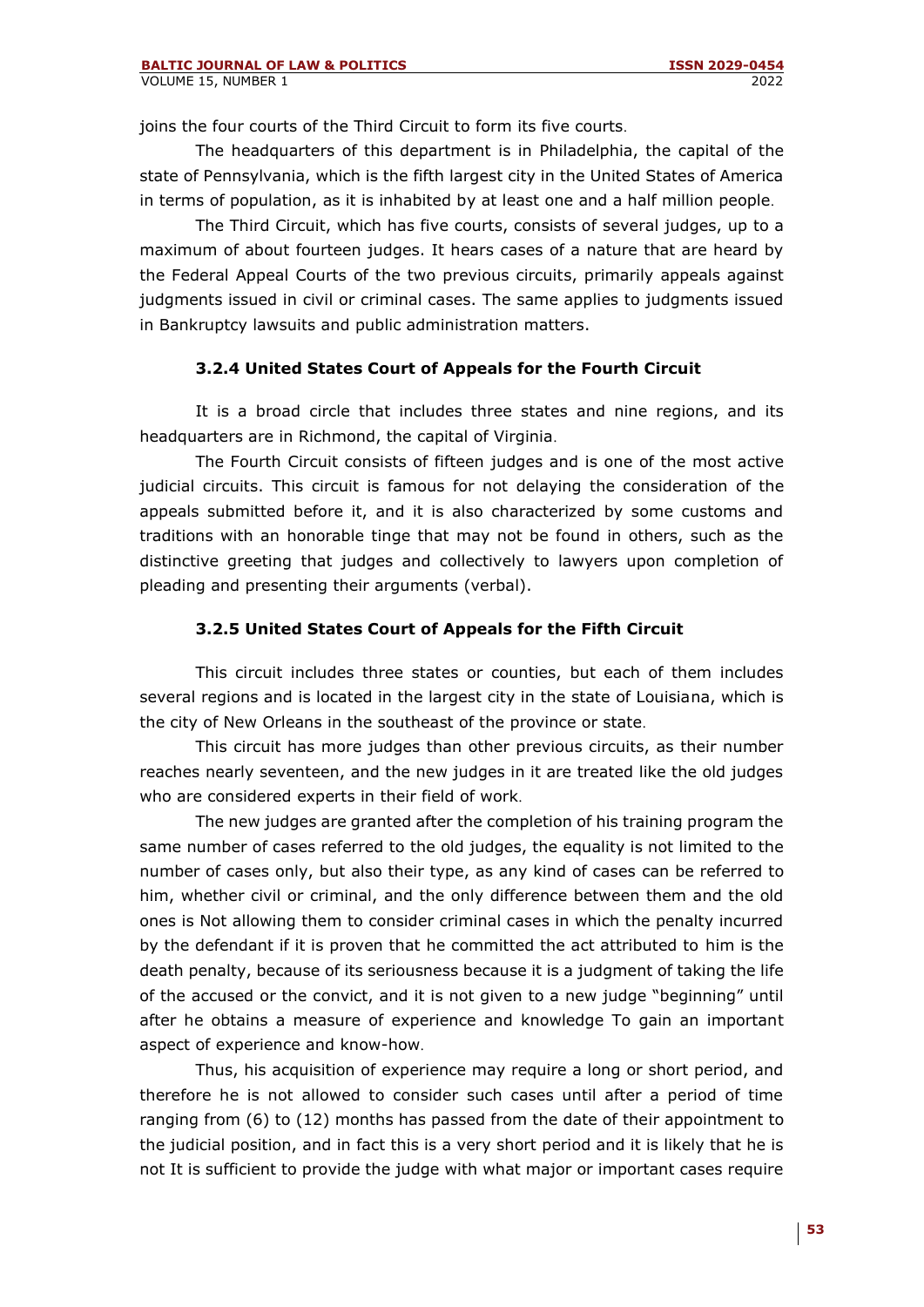in terms of experience and competence.

This Court of Appeal was established in (1891) and covered six counties or states, including Florida, Georgia, Alabama, Louisiana and Texas, and it continued in this situation for more than half a century before adding the Panama Canal Zone to it, and after spending nearly a century, specifically in October of the year (1981) the provinces of Alabama, Georgia and Florida separated from it, and joined the Eleventh District, which had just been established, as for the Panama Canal area, which the United States of America had bought its rights from the French in (1902) who were the owners of control over it, and then regained the Republic of Panama It was annexed to its sovereignty again, and the Fifth District lost it, then the Mississippi Province joined it, and today it includes the counties and regions we mentioned before.

### **3.2.6 United States Court of Appeals for the Sixth Circuit**

This circuit includes four provinces (states), and each province includes some regions. Nine federal courts follow this circuit and their work is distributed among the provinces and regions mentioned above, and a number of judges belong to it, reaching nearly sixteen judges authorized to hear appeals in Circle (Hooper et al., 2011).

As for the department's permanent headquarters, it is in Cincinnati City, Ohio, which is one of the largest cities in the state of Ohio, and it is an important industrial and commercial center for the region in which it is located, which is the western region of the United States of America.

### **3.2.7 United States Court of Appeals for the Seventh Circuit**

This district includes three counties, which are subdivided into a group of up to seven districts. The headquarters of the seventh district is in the city of Chicago in the province (state) of Illinois, and it occupies the Derrickson Federal Building .

The circuit is made up of eleven judges who exercise its federal jurisdiction and whose services cover the seven districts under it.

### **3.2.8 United States Court of Appeals for the Eighth Circuit**

The jurisdiction of this circuit extends to six states or counties and its headquarters is in St. Louis, Missouri, and is composed of eleven judges authorized to hear appeals before the ten circuit courts (United States Court of Appeals for the Eighth Circuit, n.d.).

#### **3.2.9 United States Court of Appeals for the Ninth Circuit**

This circuit includes a number of states and their regions. The permanent headquarters of the Ninth Circuit is located in San Francisco, California. It includes thirteen courts distributed over the regions we mentioned above. It also consists of a large number of judges, up to (29). Therefore, this circuit is one of the largest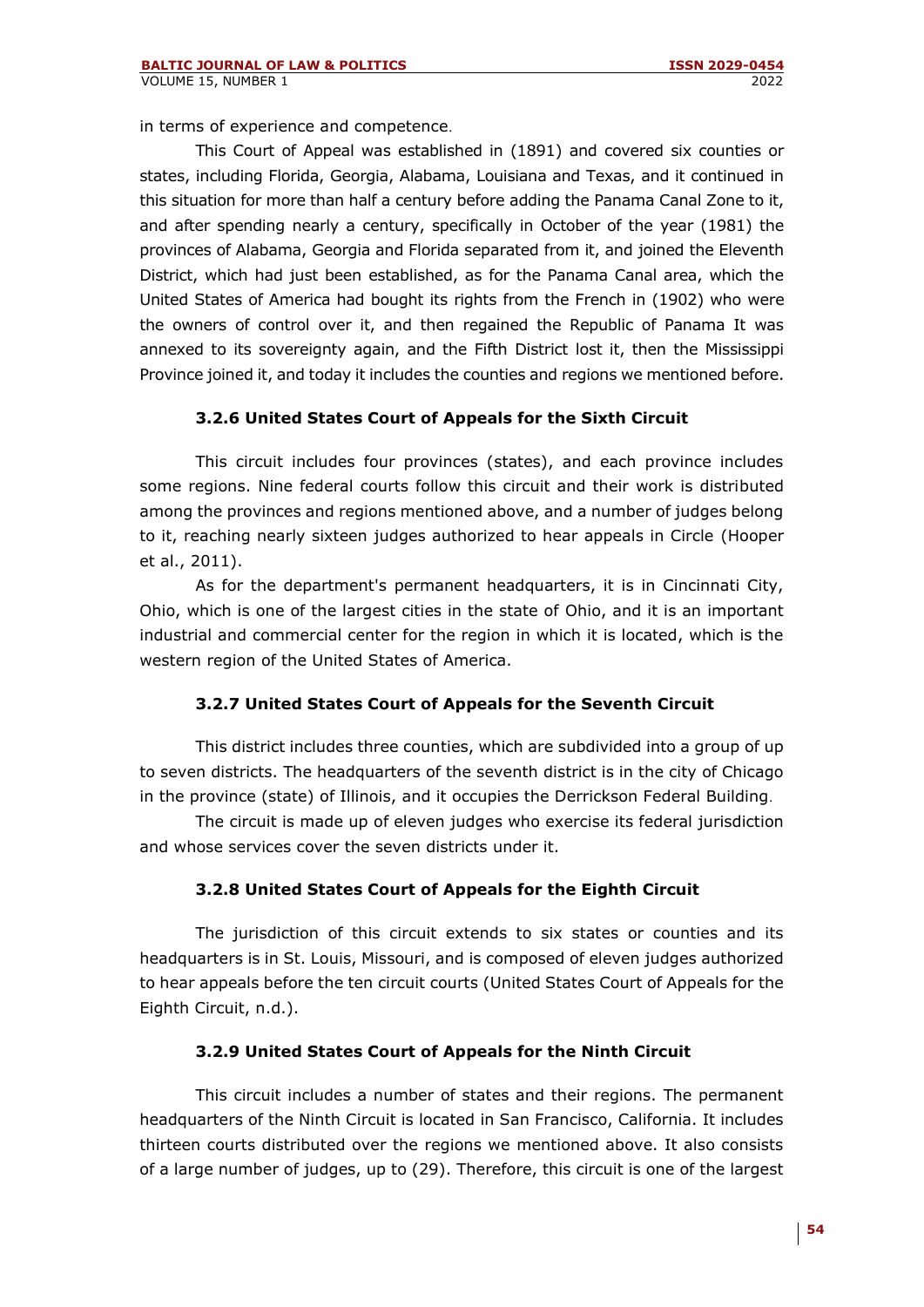Federal or Federal Courts of Appeal circuits, and due to the size of this circuit and the difficulty of managing it, three regional administrative units were established to assist the Chief Justice in performing his administrative duties, and these three units were divided geographically and according to the northern, middle and southern regions (Hooper et al., 2011).

# **3.2.10 United States Court of Appeals for the Tenth Circuit**

The Tenth District consists of nearly six districts, and it is a newly established district. It was part of the Eighth District since its inception until the year (1929), in which it was separated from the Eighth District and the establishment of its own district, the Tenth District.

The Tenth Circuit is in Denver, Colorado, and occupies the Byron White House of Justice Building, which is one of the city's historic buildings and is listed on the National Register of Historic Places. The federal appeals courts for this circuit consist of twelve magistrates (Wikipedia contributors, 2022).

# **3.2.11 United States Court of Appeals for the Eleventh Circuit**

The Eleventh Circuit covers three provinces or states, and each of them has several regions. The Eleventh Circuit did not exist before (1981), and its districts were affiliated to the Fifth Circuit, and in (1981) a new circuit was created under the name of the United States Court of Appeals. of the Eleventh District, and to it the counties we have just mentioned.

This circuit is in Atlanta, Georgia, and consists of twelve judges authorized to work in its appellate courts.

### **3.2.12 United States Court of Appeals for the District of Columbia Circuit**

The District of Columbia is located only in Washington, D.C. and is usually denoted by the symbol (D.C. Cir.) and may be called a metropolitan district (albeit unofficially), and it is the smallest district in terms of the counties it covers. Despite its smallness, it is considered the most important because it considers appeals against the rulings of the federal courts of the first instance affiliated to the capital, as well as the decisions issued by the federal agencies of the government of the United States of America, which are based in Washington, DC. In addition, it may consider these decisions and take a ruling against them, even if a court of first instance has not previously considered and issued a ruling on them.

Therefore, this circuit or court plays an important role in influencing national policy, and hence it is described as one of the most powerful courts in the United States of America, or the second most powerful court in the country after the Supreme Court. Because of its large work, it needs many judges, as it consists of eleven authorized judges to work in it.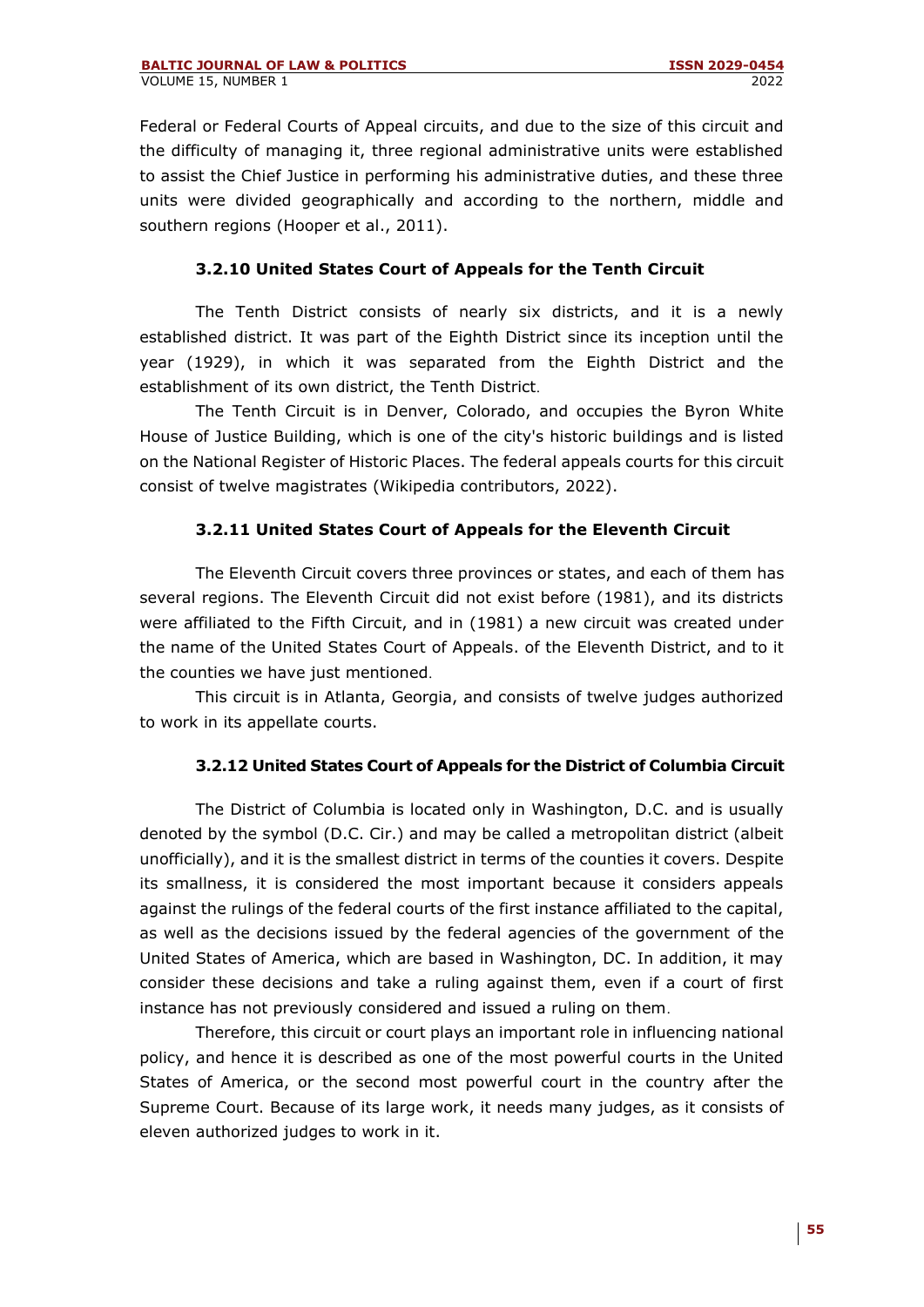#### **3.2.13 United States Court of Appeals for the Federal Circuit**

In addition to the twelve advanced circuits, there is a final circuit that can be considered the thirteenth circuit, which is the United States Court of Appeals for the Federal Circuit, a court that was created in (1982) by merging some courts into one court, such as the Customs Court of Appeals and the Court of Appeals Claims as well as about commerce International, government contracts, trademarks, etc.

It is headquartered in Washington, DC, occupies Howard T. Markey National a building in historic Lafayette Square in Washington, DC, and is composed of twelve judges (Hooper et al., 2011).

We have noted in the previous circuits that all of them have adopted their division according to the geographical region that they cover, and the only court or circuit in which the geographical location was not adopted is this circuit, in which the subject was adopted instead of geographical, such as customs or patents, and its decisions related to patents are distinguished With absolute authenticity, while the decisions of other circuit courts do not exceed the relative authenticity, it is an argument in its geographical region without exceeding it to others.

### **3.3 Supreme Court of the United States**

It is the last court in the order of the federal courts, as it occupies the top of the federal judicial hierarchy in the United States of America, hence its name "The Federal Supreme Court" because it is the highest rank federal judicial body, and it is the only court stipulated by the Constitution and its establishment, and its rulings are final and not subject to review before any court Other (A-Bahaji & Al-Masry, 2013), we will refer the detailed research to the next section.

### **3.3.1 Jurisdictions of the Supreme Court**

It is worth noting that the Supreme Court represents the highest judicial body in the United States of America, and the general rule is that the body competent to establish courts is Congress, except for the Supreme Court, which was established by the Constitution itself. (Article 3/1 of U.S Constitution 1787).

It consists of several judges, starting with six, then increasing the number and decreasing until recently settled at nine with the head of the court called the Chief Justice. The matter of appointing a person as a judge in it is up to the President of the Republic, who is the one who nominates whomever he deems suitable for the position and submits him to the Senate to obtain his approval for the nomination. In fact, the selection or nomination is subject to a number of considerations, and the most important of them may be political considerations, as the president of state needs someone to support him and his party in the Supreme Court, so the closest to his party is preferred in terms of ideology or affiliation, and notes the sectarian and ethnic diversity of the American people, so judicial positions are distributed in court in the manner of quotas between them. As it was customary for one of them to be a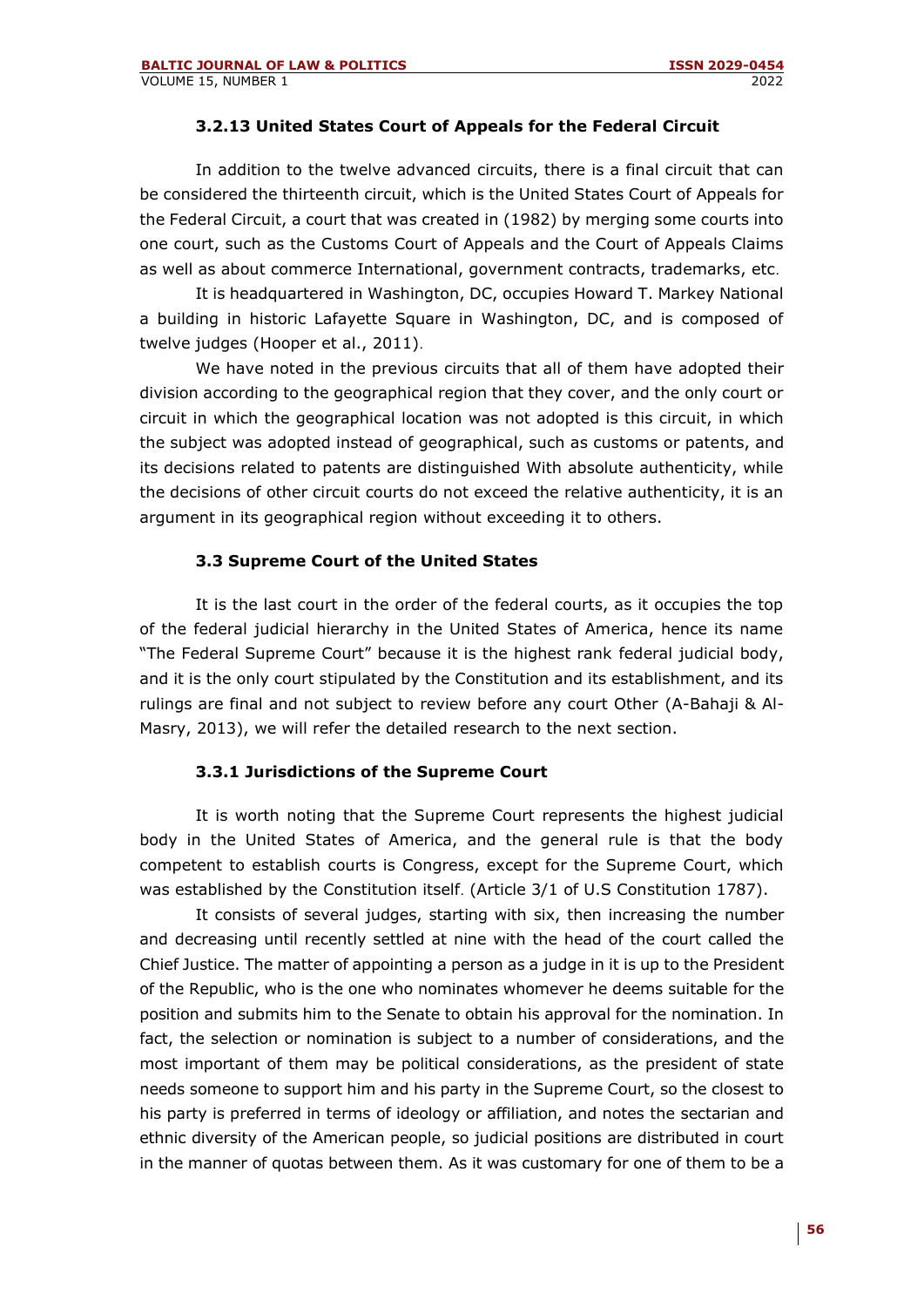Catholic Christian, and the second a Jew, and a black man or African origin was added to this diversity or balance, this happened for the first time in (1967), as well, a woman is supposed one of the members to be. The woman was granted the membership of the Supreme Court for the first time in 1981, the members are not impeachable under normal circumstances (Al-Awadi, 2008).

Parliament includes the jurisdiction for criminal accountability of federal civil servants, including federal judges, these procedures have been taken throughout the constitutional history of the United States of America (such as indictment at least) against more than fifty civil servants, most of whom were federal judges.

Some justify this by the impossibility of dismissing judges by any other means. Therefore, the parliamentary trial is used to remove and get rid of them (Mahmood, 1982), or at least threaten them with it to force them to resign, as it is considered the only available way to make one of the nine seats in the court vacant, which would allow the president of state and his party to fill it with the person they want.

What concerns us here is the jurisdictions that the Supreme Court enjoys, especially those related to the constitutional judiciary. Therefore, we will discuss the jurisdictions regarding to the constitutional judiciary and the ordinary judiciary in follows:

### **3.3.1.1 The Jurisdictions Related to the Constitutional Judiciary**

There are several activities exercised by the Supreme Court within its jurisdiction related to constitutional justice, such as hearing and resolving disputes in which the United States of America is a party, or those that arise between different states or between a state and a citizen of another state. What concerns us here is its control jurisdiction over the constitutionality of legislation, this activity in its clearest form is the control of the constitutionality of laws, as it does not impose its control on the constitutionality of federal laws only, but extends to the constitutionality of state laws (even if they are limited by certain conditions) and the examples of such control are numerous of that:

The case of Thomas v. Colin in (1945), its facts are summarized in the fact that the Texas legislature passed a law regulating the membership of labor organizations, it was stipulated to join and work with them that they had to obtain special cards and register their names in certain records, after which they can join labor bodies and work with them. Furthermore, the law had granted the judicial authority in the state of Texas to issue prohibition orders when if needed to ensure respect for the law. But the constitutionality of the law was challenged on the grounds that it contradicts the freedom to express an opinion, after examining the decision by the court, it decided that this law It contradicts the Constitution as it contradicts the fourteenth amendment, which established for protection the freedom of opinion and assemblies, and its decision stated, "If the state has the right to organize labor unions and organizations, this right may not affect the protection established for freedom of opinion and expression by constitutional texts" (Abu-Almajd, 1960).

The same in the case of Lechner v. New York, its facts are summarized in that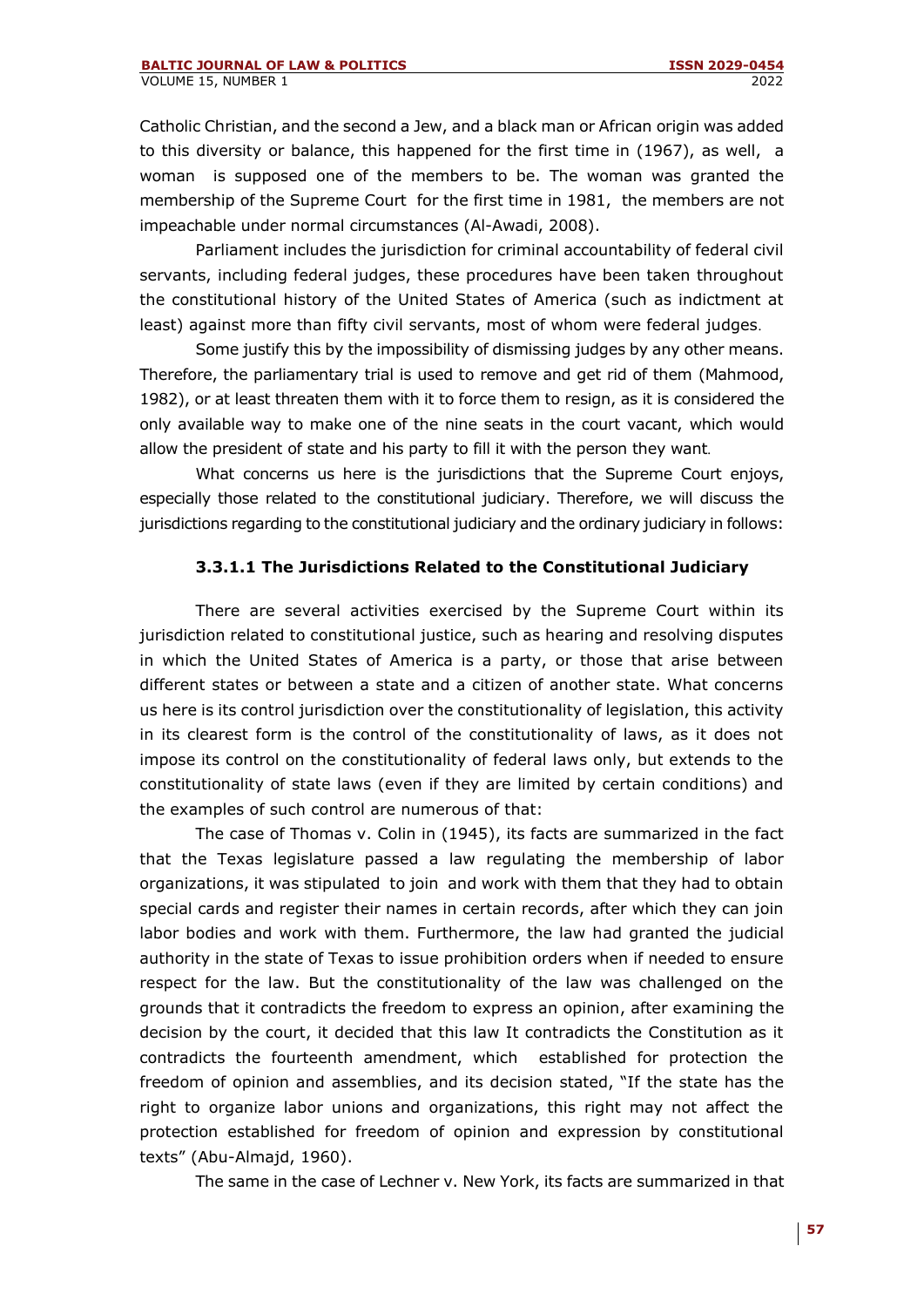the State of New York issued a law regulating work in bakeries, which prohibited the employment of workers in bakeries for more than sixty hours a week, or more than ten hours a day. The court found that the law under consideration unconstitutionally and violates the freedom of workers to contract, and it constitutes a violation of the condition of the availability of sound legal means contained in the fifth constitutional amendment. The court also stated that the control authority that the state enjoys is a restricted and not an absolute authority, and its limits that must be adhered to are the Constitution, so when these limits are exceeded, they have exceeded the freedoms of individuals, which makes the state authority inconsistent with the principle of constitutional government (Abu-Almajd, 1960).

And its ruling issued in (2008) in the case of Davis v. Federal Election Commission, as the court decided the unconstitutionality of Article (319) in its paragraphs (A and B) of the Reform Law of (2002), where its content relates to donating to the electoral campaign and the obligation to disclose expenses, and the reason of the unconstitutionality is due to violation the right to privacy, and the same time contradicts the first constitutional amendment.

In any case, it can be said that the Supreme Court imposed its control on two types of laws, the first being federal laws, and the second being state laws.

The Supreme Court's control of the constitutionality of laws appears directly through the lawsuit brought before it to dispute the law, and as the competent court to control the constitutionality of laws, it has the right to repeal the law that violates the constitution, and the following is a brief statement of it :

In general, in this way of judicial control on the constitutionality of laws, it is possible to adjudicate the abolition of the law that contravenes the constitution, but which body in the state has the right to issue such a ruling? The reason for this question is that the challenge to the unconstitutionality of the law has a way other than this way, and we will explain it later.

Constitutions often organize this type of control by their articles, as they stipulate the judicial authority competent for such control, as is the case with the Federal Supreme Court in Iraq, ( Article 93 of Iraqi's Constitution 2005) and it may be granted according to jurisprudence, as we have seen in relation to the Supreme Court in the United States of America .

Whatever, this way of controlling the constitutionality of laws represents the direct way to challenge the law that is allegedly in violation of the constitution, where the plaintiff, whether an individual or a state body, files a case before the competent Supreme Court against the law allegedly violating the constitution and calls the court to repeal this unconstitutional law. From the foregoing, this lawsuit is considered an attacking procedure through which the law itself is attacked.

Constitutions differ in the organization of this control, as it can be prior to the issuance of the law, and it can also be post-issuance control, as its unconstitutionality is challenged before the competent court (Darwish & Darwish, 2007). The Supreme Court has adopted the post-issuance control.

As for the other form of control, it is control by pleading for unconstitutionality,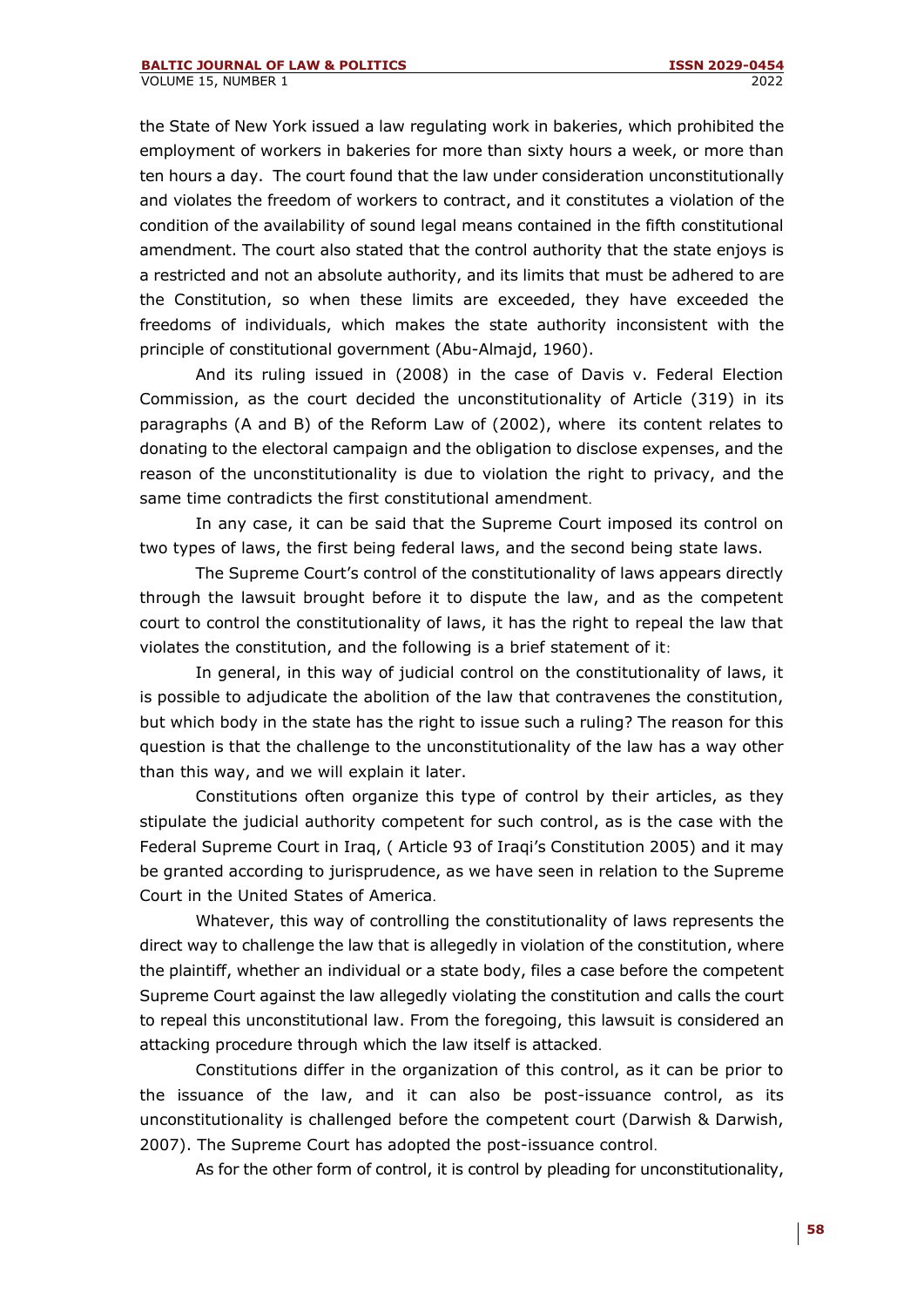and this control is not within the jurisdiction of the Supreme Court.

Such that needs clarification to clarify the difference between the two methods of control over the constitutionality of laws, so we can say: Such control is called abstinence control or control by pleading unconstitutionality:

The main difference between the two methods lies in the fact that this method is not based on attacking the law, challenging unconstitutionality it and petition abolition it, as the previous method does. But rather it based on the request the law not be applied to the case considering by judiciary.

When the court examines the law, it may prove the correctness of the plea, i.e. it is proven that the law violated the provisions of the constitution, and in this case the court must abstain from applying the law to the case before it, but if it finds that the argument raised is incorrect, that is, the law to be applied is not contrary to the Constitution, therefore it must decide to reject the plea of the unconstitutionality of the law and continues to hear the case and apply the law (Shuber, 2006).

Such method does not affect the validity of the law and the continuity of implementation it. The validity of its decision here is relative and does not entail the invalidity and repeal of this law (Obaid, 2012). It is a defensive and not offensive method, and the Supreme Court uses it as a court of first degree .

# **3.3.1.2 Jurisdictions Related to The Ordinary Judiciary**

In the field of the ordinary judiciary, the Supreme Court enjoys many and varied jurisdictions. It exercises this judiciary in two capacities, as a court of subject (facts) and as a court of judgment (law). The following is a statement of these jurisdictions:

### **3.3.1.2.1 Its Jurisdiction as A Court of First Instance**

The Supreme Court considers and decides on specific types of cases as a court of first instance, this its jurisdiction is a genuine and exclusive jurisdiction that no other court can exercise. The Constitution has expressed this jurisdiction as it stipulates that the Supreme Court shall have the power to hear essentially all cases involving ambassadors, ministers, other plenipotentiaries, consuls, and those in which one of the states is a party. The Supreme Court has the power to adjudicate in all the aforementioned cases on appeal in both facts and law, taking into account the exceptions and regulations established by Congress, (Article 3/1 U.S Constitution 1787) and it has a wide discretionary to consider any lawsuit brought before the lower courts, as it can be referred into a trial court or a court of first instance (Albaze, 1978).

### **3.3.1.2.2 Its Jurisdiction as A Court of Second Instance**

The Federal Court has appellate jurisdiction as it can consider rulings issued by courts of a lower degree, whether they are courts of first instance or others. In general, it can be said that the appellate jurisdiction of the Supreme Court includes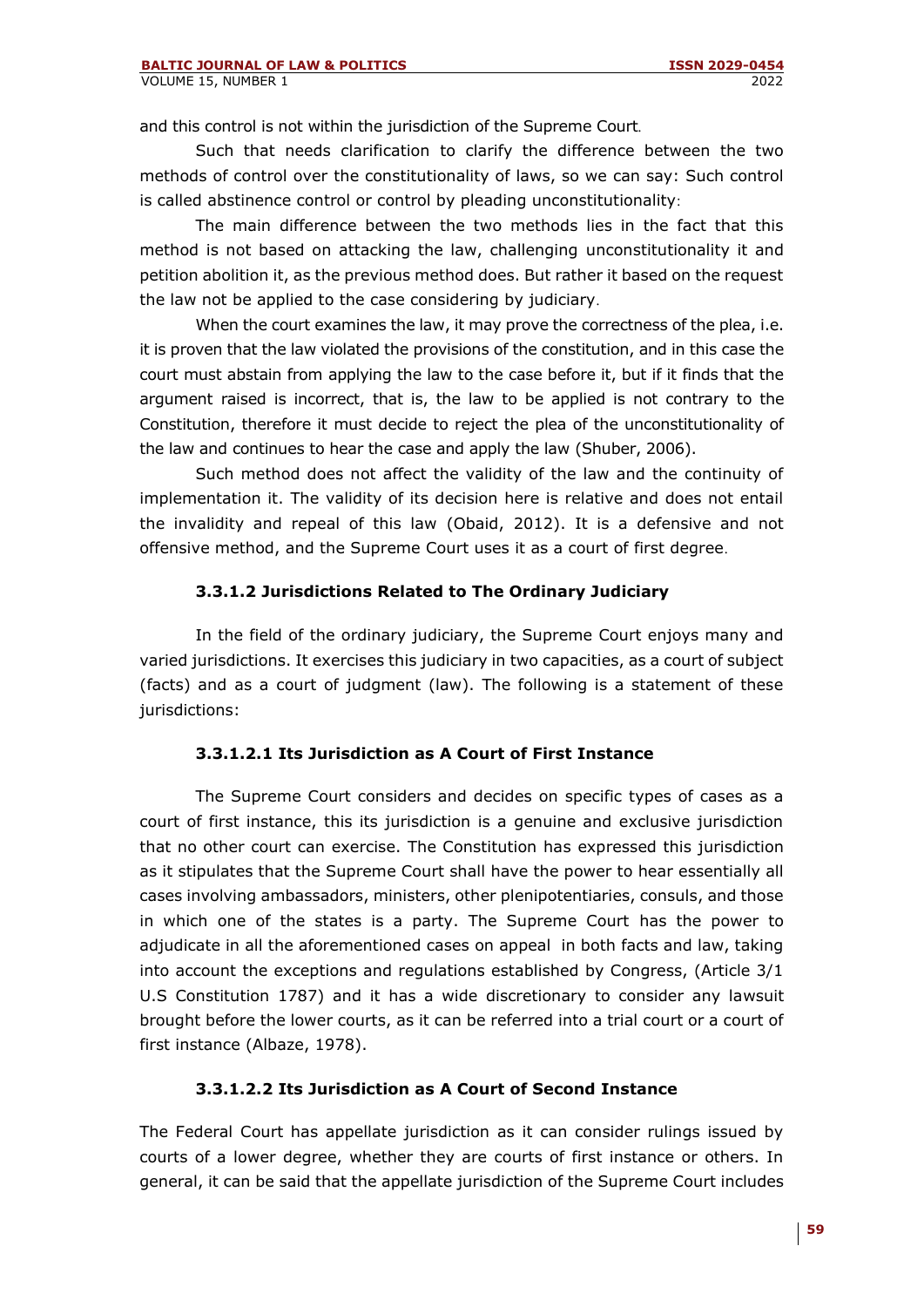the rulings of all courts in the judicial authority, with the possibility of overlapping its jurisdiction in constitutional and ordinary judiciary, as it includes:

- 1. Judgments of the courts of first instance, and it considers appeals on issues of a special nature, such as the topics of cases in which the United States of America is a party, and it considers cases arising from civil laws brought by the federal government in order to implementation them if those laws stipulate the jurisdiction of the court in them, in addition to the foregoing considering an appeal in the first instance rulings related to prohibition orders.
- 2. Judgments of the courts of the second instance, which are judgments issued by the courts of appeal that are of a nature related to the constitutional judiciary, such as a ruling that a legislation is unconstitutional because it is in violation of the Federal Constitution, whether that legislation or law is specific to a state or federal legislation.
- 3. Judgments of the Supreme Courts of the States, which are the final judgments issued by them that include an unconstitutionality of a federal law or a treaty entered by the Union, or an unconstitutionality of certain legislation issued by a State.

# **4. Conclusion**

At the end, we achieved several results and a number of recommendations, the most important of them as follows:

### **4.1 Findings**

- 1- The judicial system in the United States is characterized by duality, where there is a federal judicial system, and a local judicial system for each state.
- 2- In general, there are three degrees of courts in the states, which are courts of first instance, courts of second instance, and courts of last instance .
- 3- The federal judiciary generally has three levels of courts, which are courts of first instance, courts of appeal and the Supreme Court.
- 4- The Federal Court consists of several judges, starting with six, then gradually increasing the number until it is settled at nine.
- 5- The Supreme Court has two types of jurisdictions, the jurisdictions of the constitutional judiciary as well as the usual jurisdiction that no relate with the constitutional judiciary.

# **4.2 Recommendations**

- 1- It is recommended that the Iraqi constitutional legislator to adopt the dual judicial system, because the disputes in the federal state arise in two ways, some of which affect the entire territory of the state, or two or more states, and some of them do not exceed the influence of the region or the state in which they occurred.
- 2- In order to facilitate access to the federal courts of different degrees, it is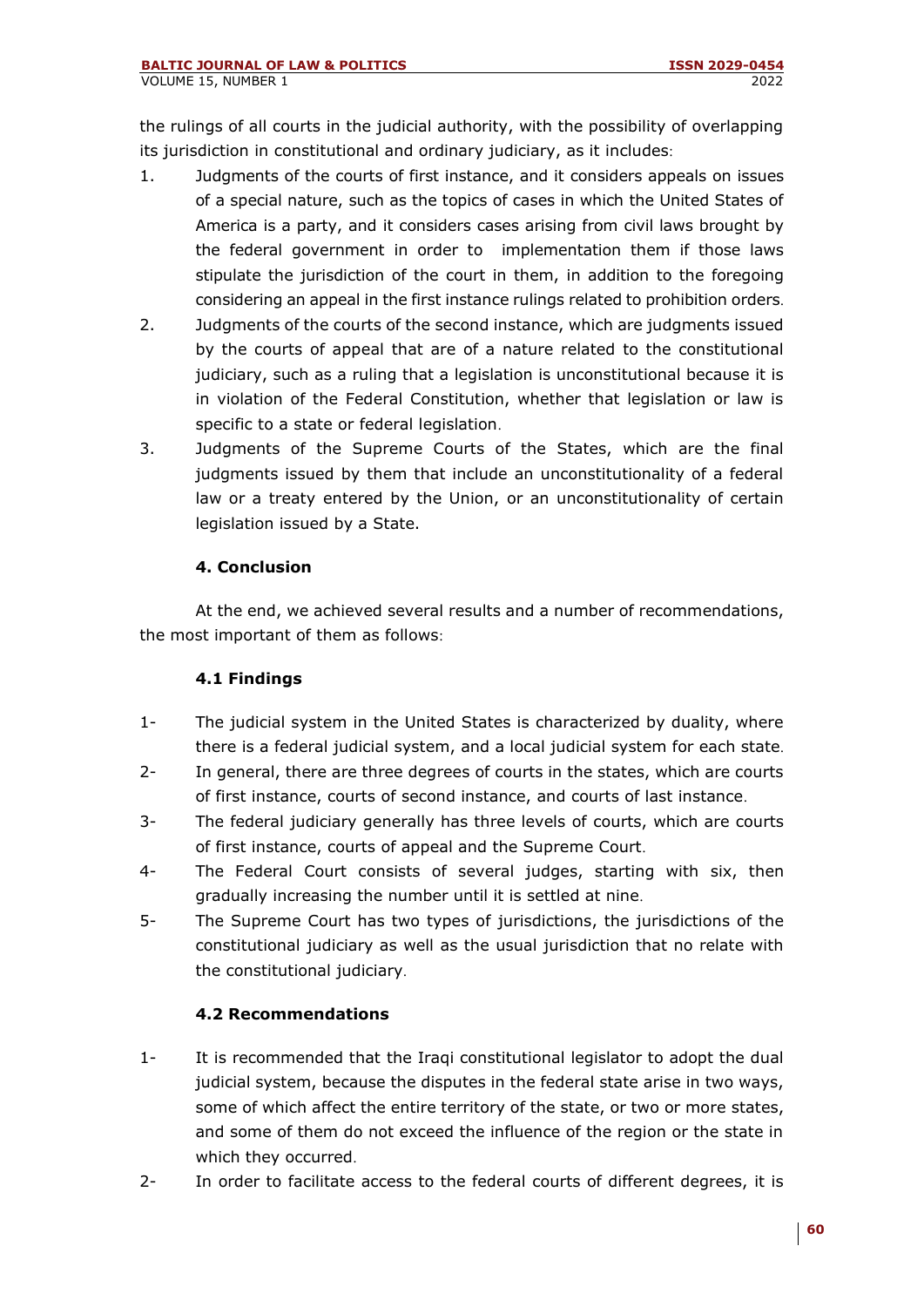recommended that the Iraqi constitutional legislator to establish one of them in each region and should not be involved a more than regions in a single court of a certain degree, except for the Federal Supreme Court, as it is only valid for there to be one Federal Supreme Court in the country.

- 3- It is recommended to the Iraqi constitutional legislator granting the Federal Supreme Court the jurisdictions that affect the union in whole or in part, without inundating it with jurisdictions that can be exercised by other courts.
- 4- One of the jurisdictions exercised by the Federal Supreme Court is to rule on accusations against the President of the Republic, the Prime Minister, and the ministers. It recommended that the Iraqi constitutional legislator grant this jurisdiction to the Federation Council.

### **5. References**

- A-Bahaji, E. M., & Al-Masry, Y. (2013). *Control of the Constitutionality of Laws* (1st ed.). The National Center for Legal Buplications.
- Abu-Almajd, A. K. (1960). *Control of the Constitutionality of Laws in the United States of America and Egyptian Region* (1st ed.). Dar Al-Nahda Al-Arabia.
- Administrative Office of the U.S. Courts. (2011a). *Federal Courts and What They Do*. The Administrative Office of the U.S. Courts.
- Administrative Office of the U.S. Courts. (2011b). *Understanding The Federal Courts*. The Administrative Office of the U.S. Courts. <https://www.uscourts.gov/sites/default/files/understanding-federal-courts.pdf>
- Al-Awadi, S. A. H. (2008). *Uncostitutionality of Laws in the American and Egyptian System.* (Phd Thesis). Alexandria University.
- Albaze, A. (1978). *The Control of the Constitutionality of Laws in Egyrt* (1st ed.). Dar Al-Jamaat Al-Masria.
- Darwish, M. I., & Darwish, I. M. (2007). *The Constitutional Law* (1st ed.). Dar Al-Nahda Al-Arabia.
- Fine, T. M. (1999). How US Courts Work. *Electronic Journal of the U.S Information Agency, 4*(2).
- Fine, T. M. (2001). *American Legal Sytems*. The Egyptian Association the Dissemination of Knowledge and World Culture.
- Hooper, L. L., Miletich, D. P., & Levy, A. (2011). *Case management procedures in the federal courts of appeals* (2nd ed.). Federal Judicial Center.
- Mahmood, A. S. (1982). *President in the Constitutional System of the United ststes of America.* (Phd Thesis). Cairo University.
- Obaid, A. A. (2012). *The Constitutional Law - General Theory and Constitutional System inIraq* (2nd ed.). Al-Nibras Institution.
- Shuber, R. e. K. S. (2006). *The General Theory of Constitutional Law*. Couslting Office.
- Sulieman, A. R. (2013). *The judicial Authority in the Federal System* (1st ed.). Zain Law and Litarer Library.

United States Court of Appeals for the Eighth Circuit. (n.d.).<https://www.ca8.uscourts.gov/> Wikipedia contributors. (2022). Appellate court. In. Wikipedia, The Free Encyclopedia.